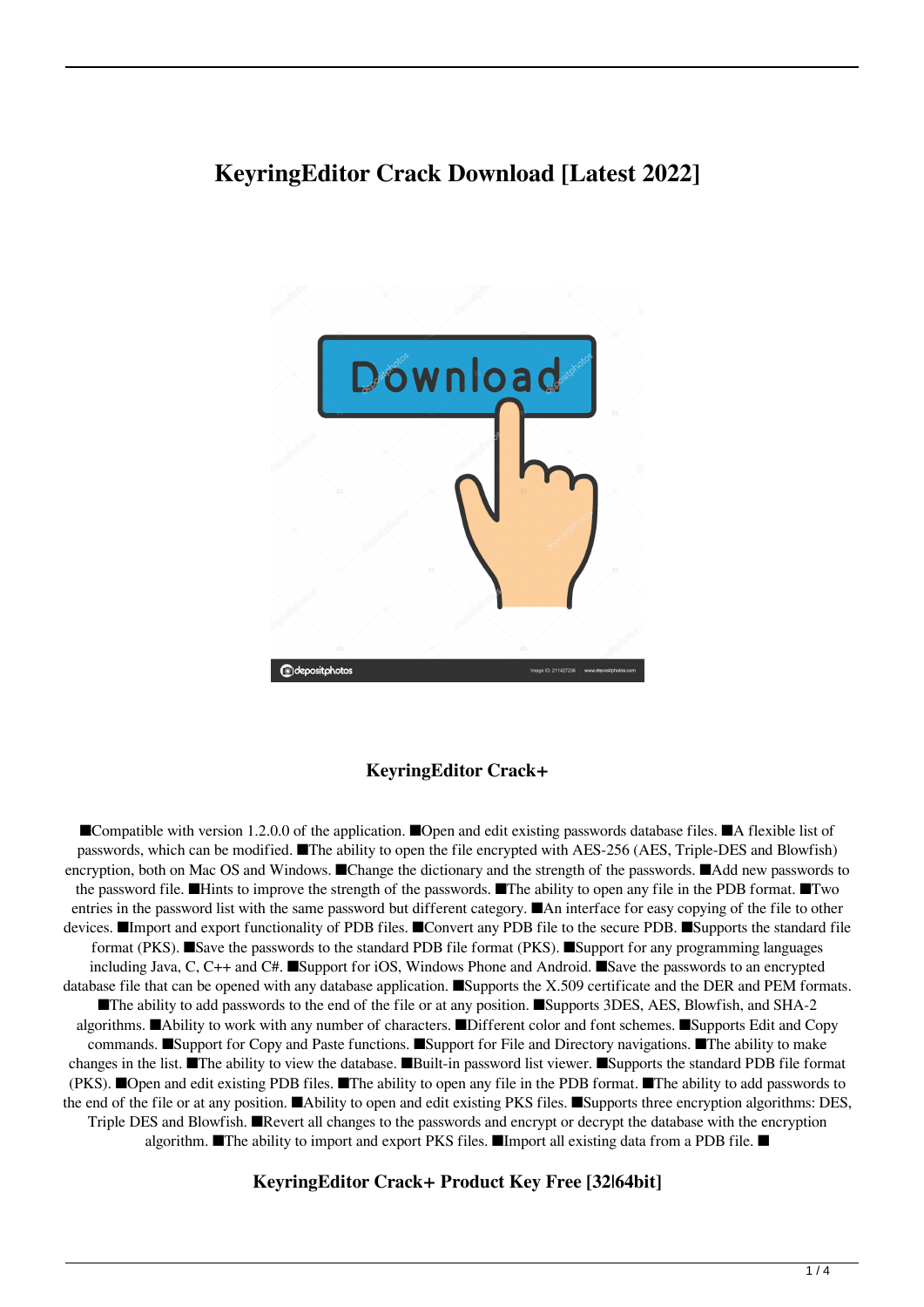KeyringEditor is a cross-platform application that allows you to open any PDB file and change its key, cipher, and password. It can open a password database file created by the Keyring application, edit its categories and add new entries. These changes can be saved to a new PDB file or converted to a one in the same format as the original, opening it in Keyring. OCC package original OCC package with all the files OCC package - original OCC package This pack contains the same files as the original OCC package, with the following additions: Full source code package OCC package - OCC installation package OCC package -MD5 checksumAddressing the persistent issue of prostate cancer screening in the current era. Prostate cancer is the most commonly diagnosed cancer among men in the United States. Early detection through prostate-specific antigen (PSA) testing increases the chances of detection of potentially curable cancer. However, PSA testing has some inherent shortcomings, including a lack of specificity and overdiagnosis. With increasing data supporting harms of overdiagnosis and overtreatment, experts have called for a shift in approach to diagnosing prostate cancer. In addition to more education of the public on the differences between screening and diagnostic testing and awareness of treatment options, providers should actively educate and counsel patients about the benefits and harms of prostate cancer screening and actively address shared decision-making regarding appropriate care.Q: Why is the layout getting filled with empty space? I am using a layout for my fragment. And I have defined a RelativeLayout for my fragment main.xml file. But when i add the fragment to the activity, I am seeing some empty space in the top and bottom of the activity. I am using the following code to add the fragment. FragmentTransaction  $ft =$ getSupportFragmentManager().beginTransaction(); ft.add(R.id.fragment\_main, new BlankFragment(), BlankFragment.TAG); ft.commit(); Why is the layout being filled with empty space? I am attaching a screenshot of the empty space. A: You're adding the BlankFragment directly. You shouldn't. This is the fragment in the layout: 81e310abbf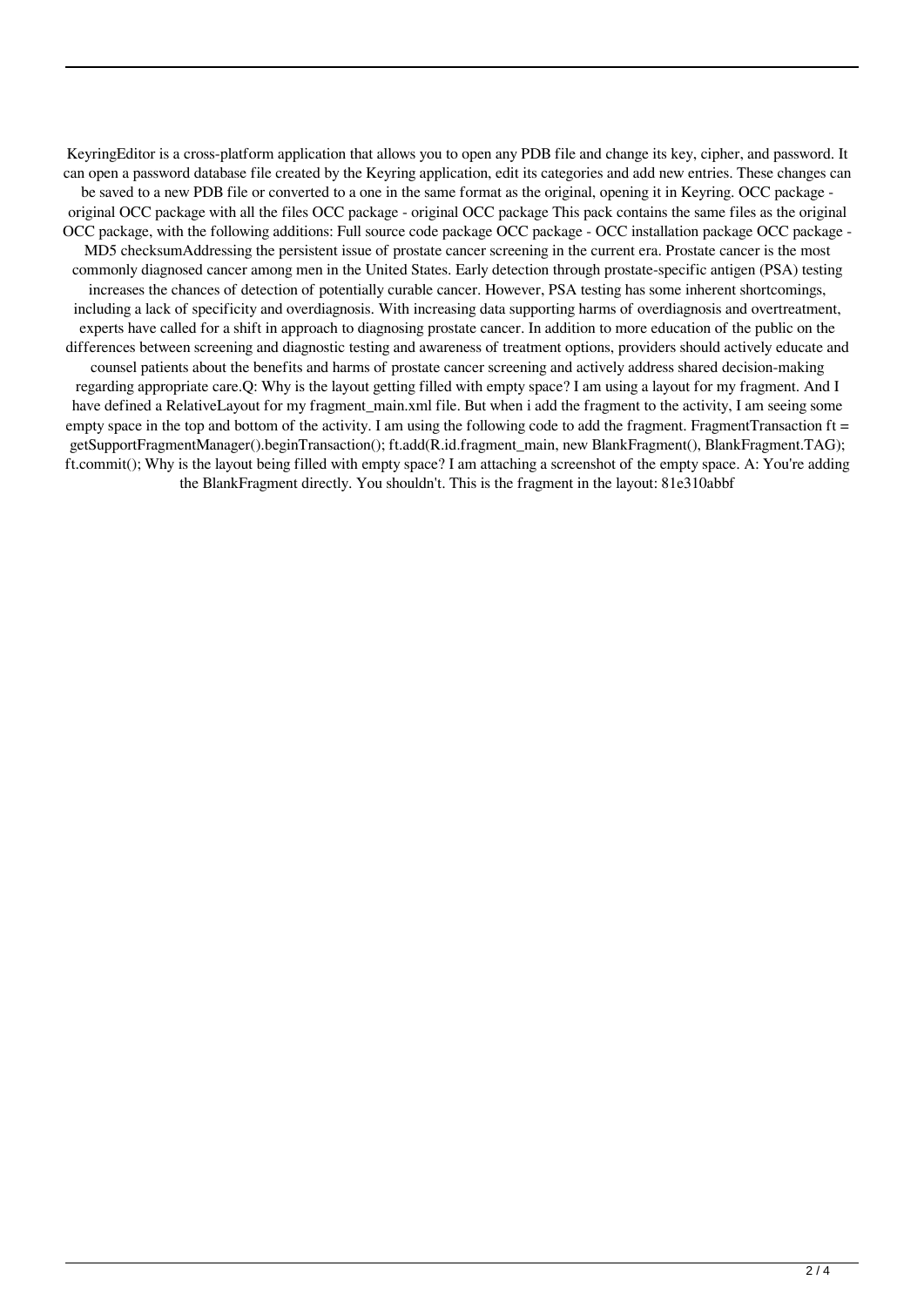## **KeyringEditor Download For Windows**

====== Keyring Editor is a cross-platform editor that allows you to make changes to the password database files created for the Keyring application. The program can open the database, change its categories, add new entries with just a few clicks. You can also use the application to open any PDB file and convert them by changing the cipher or the password. The created files can also be used on Android mobile devices.  $=$   $=$   $=$   $=$   $=$   $=$   $=$ 

**What's New In?**